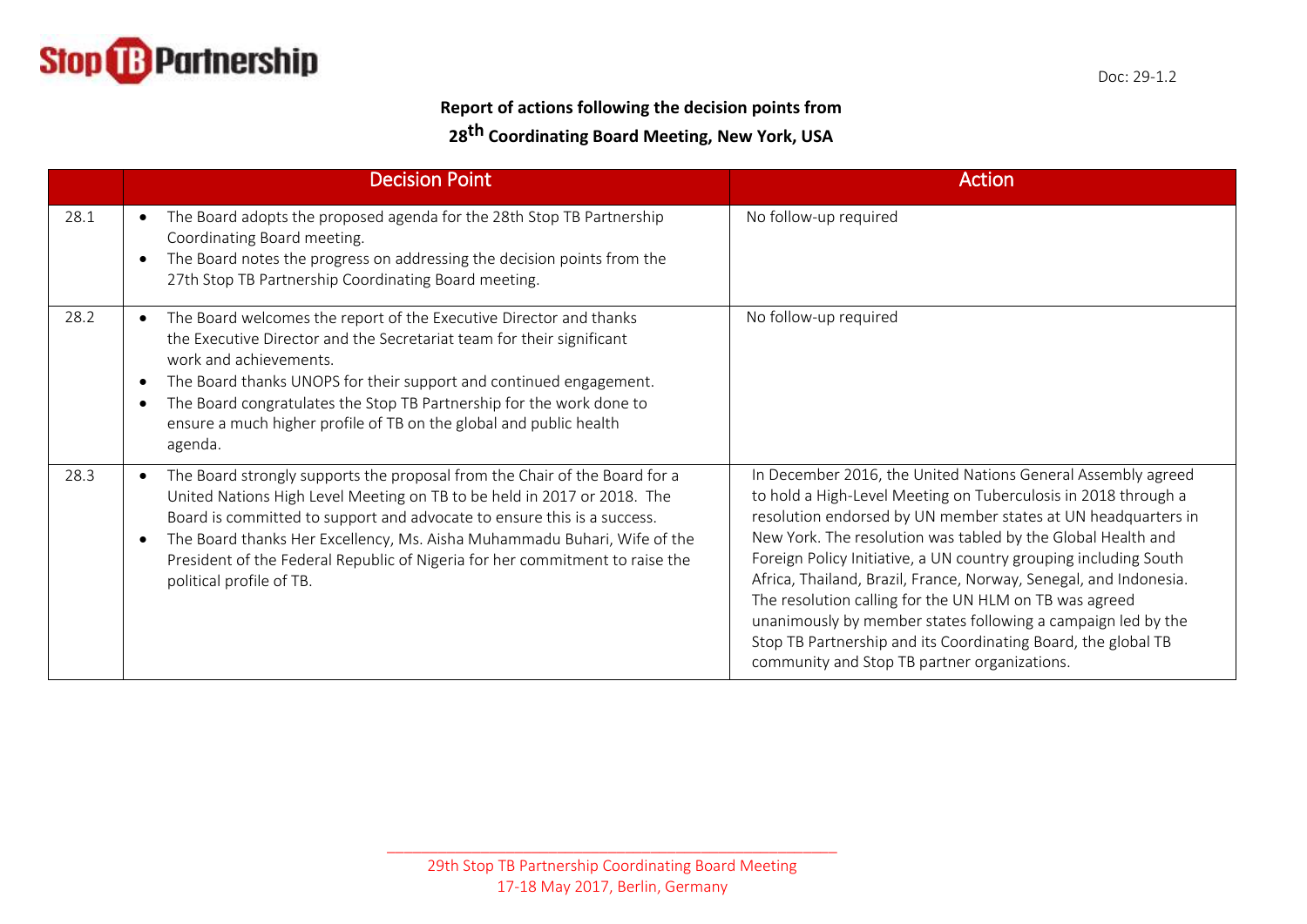| 28.4 | The Board recognizes the leadership demonstrated by the Government of<br>Canada in supporting innovation and acceleration in reaching the unreached<br>and improving treatment outcomes, and applauds the Government of Canada<br>for their funding commitment announced in May 2016 of CAD 85 million for<br>TB REACH for 2016-2021.<br>The Board thanks the Indonesia Health Fund and the Bill and Melinda Gates<br>Foundation for the contribution to TB REACH.<br>The Board commends TB REACH for rapid and effective initiation of a Wave 5<br>$\bullet$<br>call for proposals and selection process of Wave 5 grantees.<br>The Board recognizes and encourages the effort that will be required from<br>the Secretariat to ensure that it can demonstrate strong, evidence-based<br>results with the new rounds of TB REACH.<br>The Board notes the significant interest that the TB REACH call for proposals<br>received with Wave 5 letters of intent of more than USD 260 million, looks<br>forward to the Proposal Review Committee's funding recommendations, and<br>acknowledges the significant need for funding for innovative TB approaches<br>at country level that this demonstrates.<br>The Board recommends that TB REACH continue to work intensively with<br>national governments, the Global Fund and other donors to ensure that<br>successful approaches identified through TB REACH investments are<br>sustained and linked to the funding needed to achieve dramatic scale-up. | TB REACH's independent selection committee selected a<br>diverse portfolio of 38 Wave 5 projects (valued at USD 16<br>million); these were approved by Stop TB's Executive<br>Committee and UNOPS in Dec 2016.<br>All new recipients signed legal agreements and TB REACH<br>disbursed the first tranche of funding within four months of<br>PRC selections being announced; service delivery (and impact<br>evaluation) will start in July 2017.<br>An MOU between the Global Fund and Stop TB has been<br>signed which strengthens their coordination and collaboration<br>towards improved quality and impact of Global Fund<br>investments in countries be encouraging scale up of successful<br>TB REACH projects.<br>TB REACH already used its funds to leverage funding from the<br>$\bullet$<br>Global Fund, US Government, European Union and Private<br>sector to strengthen the results of TB REACH investments.<br>A donor contribution agreement between Stop TB/UNOPS and<br>the National Philanthropic Trust (acting on behalf of the<br>Indonesia Health Fund) should be signed before end Q2 2017<br>to support Wave 5 projects in Indonesia.<br>A Wave 6 call for proposals is planned to launch in Q4 2017 |
|------|----------------------------------------------------------------------------------------------------------------------------------------------------------------------------------------------------------------------------------------------------------------------------------------------------------------------------------------------------------------------------------------------------------------------------------------------------------------------------------------------------------------------------------------------------------------------------------------------------------------------------------------------------------------------------------------------------------------------------------------------------------------------------------------------------------------------------------------------------------------------------------------------------------------------------------------------------------------------------------------------------------------------------------------------------------------------------------------------------------------------------------------------------------------------------------------------------------------------------------------------------------------------------------------------------------------------------------------------------------------------------------------------------------------------------------------------------------------------------------------------------------|-------------------------------------------------------------------------------------------------------------------------------------------------------------------------------------------------------------------------------------------------------------------------------------------------------------------------------------------------------------------------------------------------------------------------------------------------------------------------------------------------------------------------------------------------------------------------------------------------------------------------------------------------------------------------------------------------------------------------------------------------------------------------------------------------------------------------------------------------------------------------------------------------------------------------------------------------------------------------------------------------------------------------------------------------------------------------------------------------------------------------------------------------------------------------------------------------------------------------------|
| 28.5 | The Board commends the UK Review on AMR and congratulates personally Lord<br>Jim O'Neill, and the Review on their outstanding work to mobilize the world to<br>take action on the critical issue of growing antimicrobial resistance including<br>drug-resistant TB.<br>The Board calls on UN member states to endorse an ambitious and action based<br>Political Declaration during the UN High-Level Meeting on AMR taking place 21st<br>September 2016. The Declaration should recognize MDR-TB as a leading AMR<br>threat that may be responsible for one in four AMR related deaths by 2050 and<br>tremendous economic damage.                                                                                                                                                                                                                                                                                                                                                                                                                                                                                                                                                                                                                                                                                                                                                                                                                                                                      | September 2016 UNHLM Declaration on AMR highlights TB as a<br>$\bullet$<br>leading AMR issue.<br>The Chair of the Stop TB Coordinating Board made an intervention<br>at the UNHLM on AMR and highlighted MDR-TB as a leading AMR<br>threat, and called on delegates to support a dedicated UNHLM on<br>TB.<br>The Chair of Stop TB Coordinating Board wrote to G20 Ministers of<br>Health requesting support for including MDR-TB and AMR as a key<br>topic on the G20 Ministers of Health Meeting on 19-20 <sup>th</sup> May 2017<br>in Berlin.                                                                                                                                                                                                                                                                                                                                                                                                                                                                                                                                                                                                                                                                              |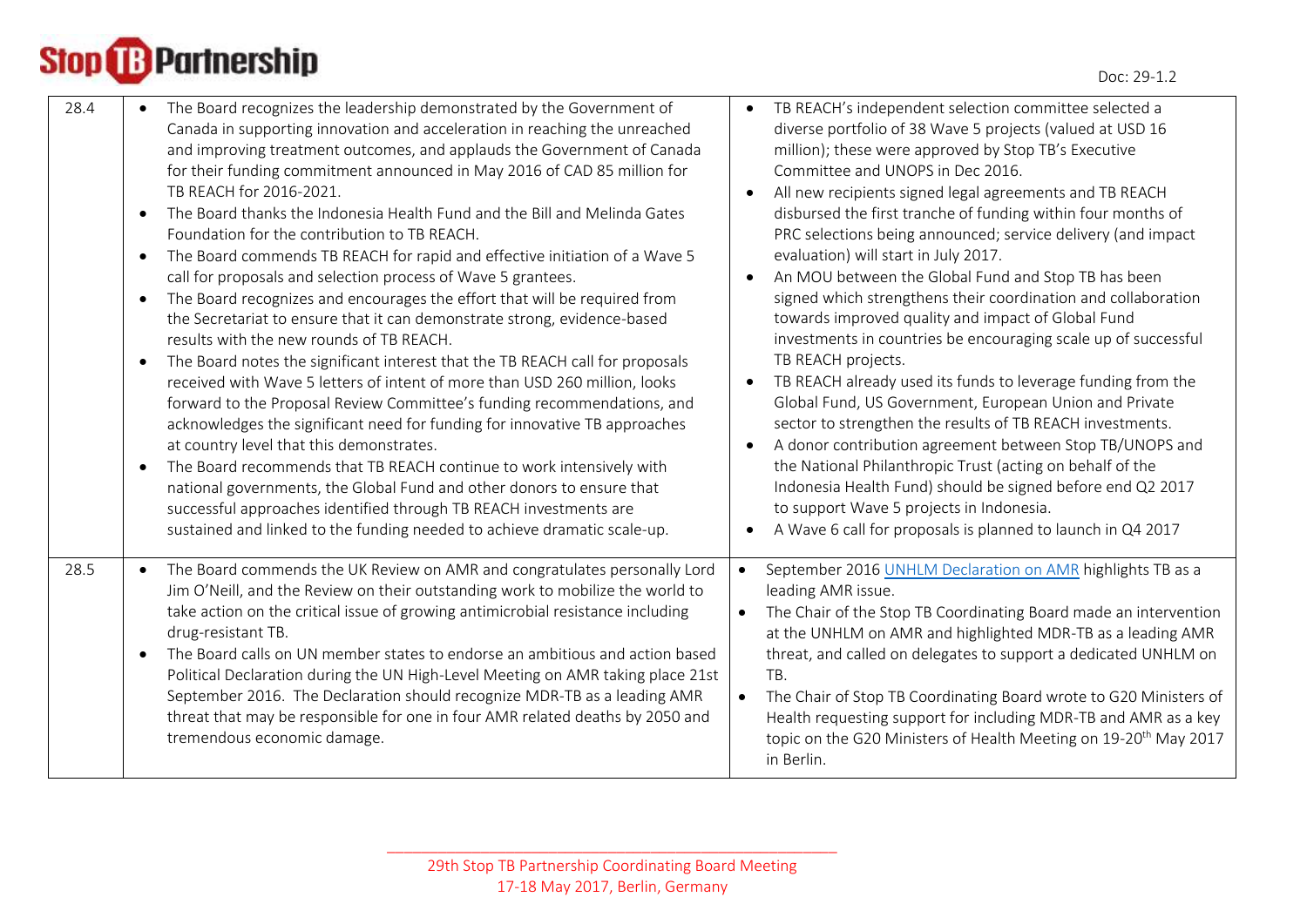| 28.6 | The Board acknowledges the achievements of the Global TB Caucus, expresses<br>its gratitude to the Co-Chairs for their continued leadership, and thanks the<br>Global TB Caucus Secretariat for their work and achievement.<br>The Board thanks Caucus Parliamentarians for their unique contribution of their<br>advocacy in support of the successful Global Fund replenishment.<br>The Board notes the Global TB Caucus strategic directions as presented in the<br>Global TB Caucus Strategic Plan 2017-2020, and commends the focus on priority<br>countries.<br>The Board requests that the Global TB Caucus presents on its progress on the<br>implementation of the Strategic Plan 2017-2020 to the Board at its 29 <sup>th</sup> meeting. | A progress report presentation of the Global TB Caucus Strategic<br>Plan 2017 -2020 is on the pre-briefing agenda of this 29 <sup>th</sup><br>Coordinating Board Meeting and will be shared with Board<br>members.<br>Since the 28th Board meeting, the Global TB Caucus has:<br>- Played a leading role in coordinating G20 advocacy and pressing<br>for the inclusion of MDR-TB in the AMR agenda.<br>- Launched a dozen new national caucuses across the world.<br>- Helped to secure renewed commitments on R&D in Germany.<br>- Supported the campaign to secure a High Level Meeting on TB at<br>the United Nations. |
|------|----------------------------------------------------------------------------------------------------------------------------------------------------------------------------------------------------------------------------------------------------------------------------------------------------------------------------------------------------------------------------------------------------------------------------------------------------------------------------------------------------------------------------------------------------------------------------------------------------------------------------------------------------------------------------------------------------------------------------------------------------|----------------------------------------------------------------------------------------------------------------------------------------------------------------------------------------------------------------------------------------------------------------------------------------------------------------------------------------------------------------------------------------------------------------------------------------------------------------------------------------------------------------------------------------------------------------------------------------------------------------------------|
|------|----------------------------------------------------------------------------------------------------------------------------------------------------------------------------------------------------------------------------------------------------------------------------------------------------------------------------------------------------------------------------------------------------------------------------------------------------------------------------------------------------------------------------------------------------------------------------------------------------------------------------------------------------------------------------------------------------------------------------------------------------|----------------------------------------------------------------------------------------------------------------------------------------------------------------------------------------------------------------------------------------------------------------------------------------------------------------------------------------------------------------------------------------------------------------------------------------------------------------------------------------------------------------------------------------------------------------------------------------------------------------------------|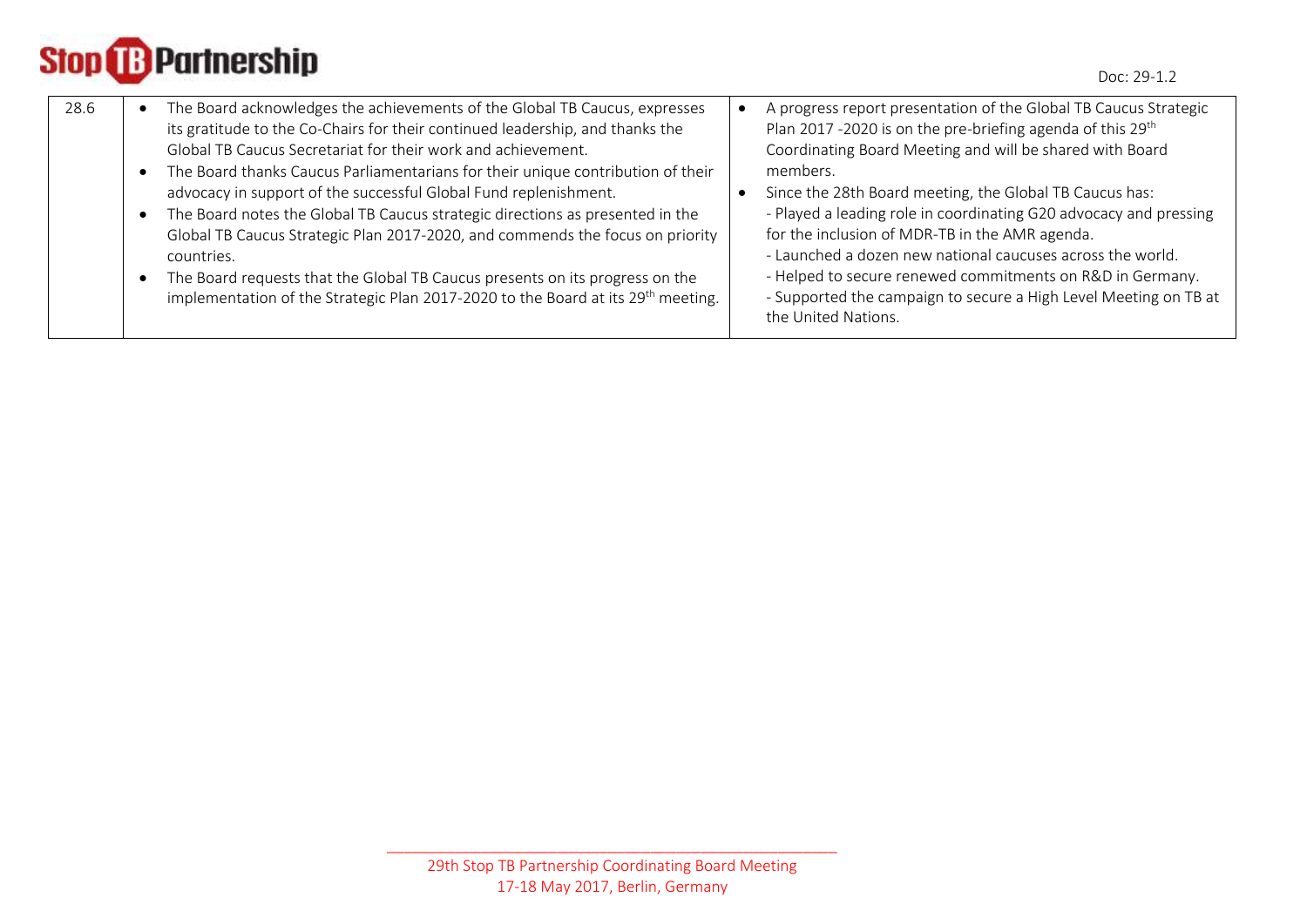#### Doc: 29-1.2

| 28.7 | Access and Coordination<br>The Board recognizes the increase in the number of people diagnosed and<br>$\bullet$<br>treated for drug-resistant TB. However, the Board expresses significant<br>concern that there are many more people affected by drug-resistant TB who<br>need prevention, diagnosis, treatment, and care and support.<br>The Board notes with concern the small number of products in the research<br>$\bullet$<br>pipeline for preventing, diagnosing and treating TB and drug-resistant TB.<br>The Board notes the potential procurement issues that may arise as countries<br>$\bullet$<br>transition out of Global Fund financing and begin procuring TB medicines with<br>their own funds. The Board encourages the Secretariat to work closely with<br>the Global Fund and other partners to identify and address procurement<br>challenges in a manner that ensures continued access to affordable and<br>quality-assured TB medicines. |         | As countries graduate from the GF support and begin procuring TB<br>medicines with their own funds, the issue of maintaining the GF gains<br>in terms of access to internationally quality-assured (IQA) medicines<br>becomes an important task for StopTB/GDF. GDF is addressing this<br>issue by targeting 1) international agencies that help countries to<br>procure medicines; 2) regional procurement groups, and 3) individual<br>countries.<br>GDF team met with PAHO Procurement and Supply Management<br>$\circ$<br>and Tuberculosis Prevention and Control teams in February 2017<br>to discuss cooperation in improving the supply of IQA second-line<br>anti-TB medicines and diagnostics via GDF, including to countries<br>that are using their own funds and could benefit from pooled GDF<br>procurement mechanism using PAHO Strategic Fund. GDF and<br>PAHO also discussed access to new TB pediatric formulations via |
|------|------------------------------------------------------------------------------------------------------------------------------------------------------------------------------------------------------------------------------------------------------------------------------------------------------------------------------------------------------------------------------------------------------------------------------------------------------------------------------------------------------------------------------------------------------------------------------------------------------------------------------------------------------------------------------------------------------------------------------------------------------------------------------------------------------------------------------------------------------------------------------------------------------------------------------------------------------------------|---------|-------------------------------------------------------------------------------------------------------------------------------------------------------------------------------------------------------------------------------------------------------------------------------------------------------------------------------------------------------------------------------------------------------------------------------------------------------------------------------------------------------------------------------------------------------------------------------------------------------------------------------------------------------------------------------------------------------------------------------------------------------------------------------------------------------------------------------------------------------------------------------------------------------------------------------------------|
|      | The Board commends the GDF on its leadership role in establishing the TB<br>$\bullet$<br>Procurement and Market-Shaping Working Group as a means to ensure<br>coordination and alignment among partners. The Board requests GDF to<br>provide regular updates on the progress of the Working Group.<br>Uptake of new tools                                                                                                                                                                                                                                                                                                                                                                                                                                                                                                                                                                                                                                       |         | GDF as they are not available in the region from quality-assured<br>sources. GDF has also made a significant progress in the<br>development of a draft MoU with UNDP, a large supplier of<br>medicines to countries. The core of the MoU is a framework that<br>promotes procurement of IQA TB medicines via GDF by UNDP<br>country offices using both the GF and country funding. In March                                                                                                                                                                                                                                                                                                                                                                                                                                                                                                                                               |
|      | The Board recognizes the significant work of TB REACH and GDF in the roll-<br>$\circ$<br>out of GeneXpert, with GDF accounting for 34% of global sales to high-burden<br>disease countries (excluding South Africa) through 2015.<br>The Board recognizes GDF's work in making delamanid available to more than<br>$\circ$<br>100 countries and its continued support in the roll-out of bedaquiline. The<br>Board encourages GDF to continue to work with the manufacturers to ensure<br>availability and negotiate the lowest, sustainable price for all GDF countries.<br>The Board recognizes the benefit of new, MDR medicines as well as new,<br>$\circ$<br>shorter regimens recently recommended by WHO as well as the challenges<br>involved in facilitating rapid adoption of these medicines and regimens.                                                                                                                                             | $\circ$ | 2017, the Stop TB Partnership's GDF and MSF signed an MOU<br>with MSF to provide a framework of cooperation and facilitate<br>collaboration between the parties in areas of common interest<br>towards accelerating and maximizing access to delamanid in GDF<br>and MSF supported countries.<br>GDF participated in the 19th General Assembly of the ACAME<br>(Association of National Procurement Agencies of 21<br>Francophones countries from AFRO) in March 2017, where<br>specific procurement challenges arising as countries transition out<br>of the GF support were discussed. GDF and the Assembly<br>participants agreed to further explore with national procurement<br>agencies options for accessing the GDF IQA medicines directly<br>instead of tendering nationally for medicines of unproven quality.                                                                                                                  |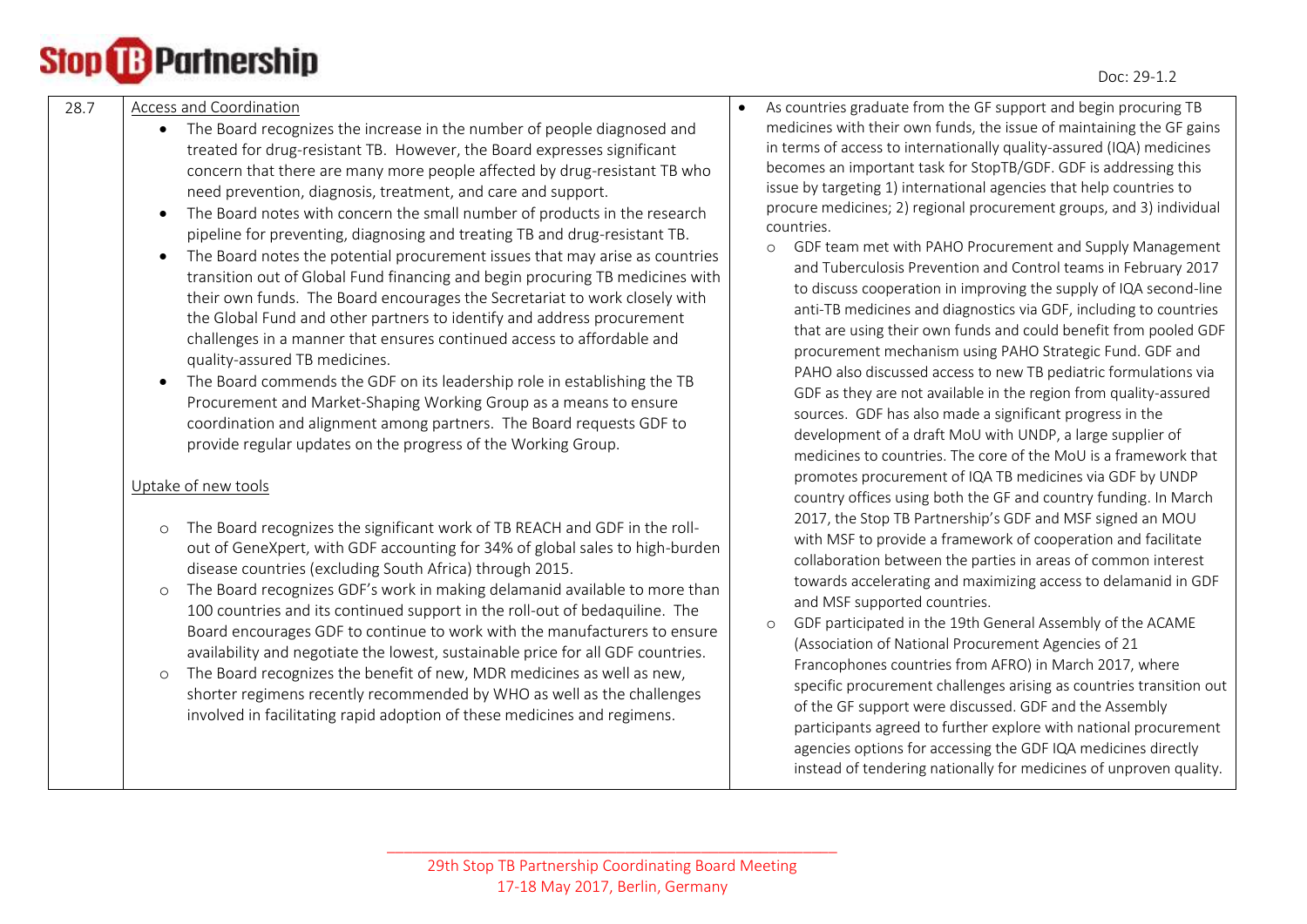#### Uptake of new tools

- o The Board recognizes the significant work of TB REACH and GDF in the rollout of GeneXpert, with GDF accounting for 34% of global sales to high-burden disease countries (excluding South Africa) through 2015.
- o The Board recognizes GDF's work in making delamanid available to more than 100 countries and its continued support in the roll-out of bedaquiline. The Board encourages GDF to continue to work with the manufacturers to ensure availability and negotiate the lowest, sustainable price for all GDF countries. The Board recognizes the benefit of new, MDR medicines as well as new, shorter regimens recently recommended by WHO as well as the challenges involved in facilitating rapid adoption of these medicines and regimens.

GDF is ready to discuss policy changes that may be required at the country level to allow direct procurement via GDF, and explore advance payment flexibilities.

- o GDF is reaching out to countries to promote IQA medicines. Grants of new optimized and child-friendly pediatric formulations supported with Canada funding are used to give countries a chance to transition to these medicines while their own funds are being reconciled (e.g. Nepal, Timor Leste). GDF is working with countries that are using both the GF and domestic funding to make sure that only IQA medicines are used (e.g. Cambodia). Outreach to the GF graduating countries is being expanded and intensified through the GDF program of technical assistance and capacity building and regional advisors established in the second half of 2016.
- The TB Procurement and Market-Shaping Action Team (TP-MAT) meeting held in December 2016 resulted in endorsement of an ad-hoc prioritization criteria for the Global Fund's ERP mechanism and an initial list of priority products (i.e., paediatric FDCs and clofazimine) as well as three key areas of work to develop for the next meeting: 1) an approach to access agreements for diagnostics, 2) how to further optimize the ERP expression of interest mechanism, and 3) develop a means to monitor, address, and prevent procurement issue as countries move from GF-financing to self-financing of TB medicines.
- In 2016, the GDF maintained its global position in GeneXpert sales, representing 16% of global sales (34% when South Africa is excluded) for the 2010-2016 period. For 2017, GDF is projected to exceed South Africa as the largest procurer of GeneXpert, due in large part to orders totaling more than 2.5 million cartridges for India's Global Fund program. GDF is working closely with Cepheid to ensure new systems and cartridges are available in the GDF catalogue immediately after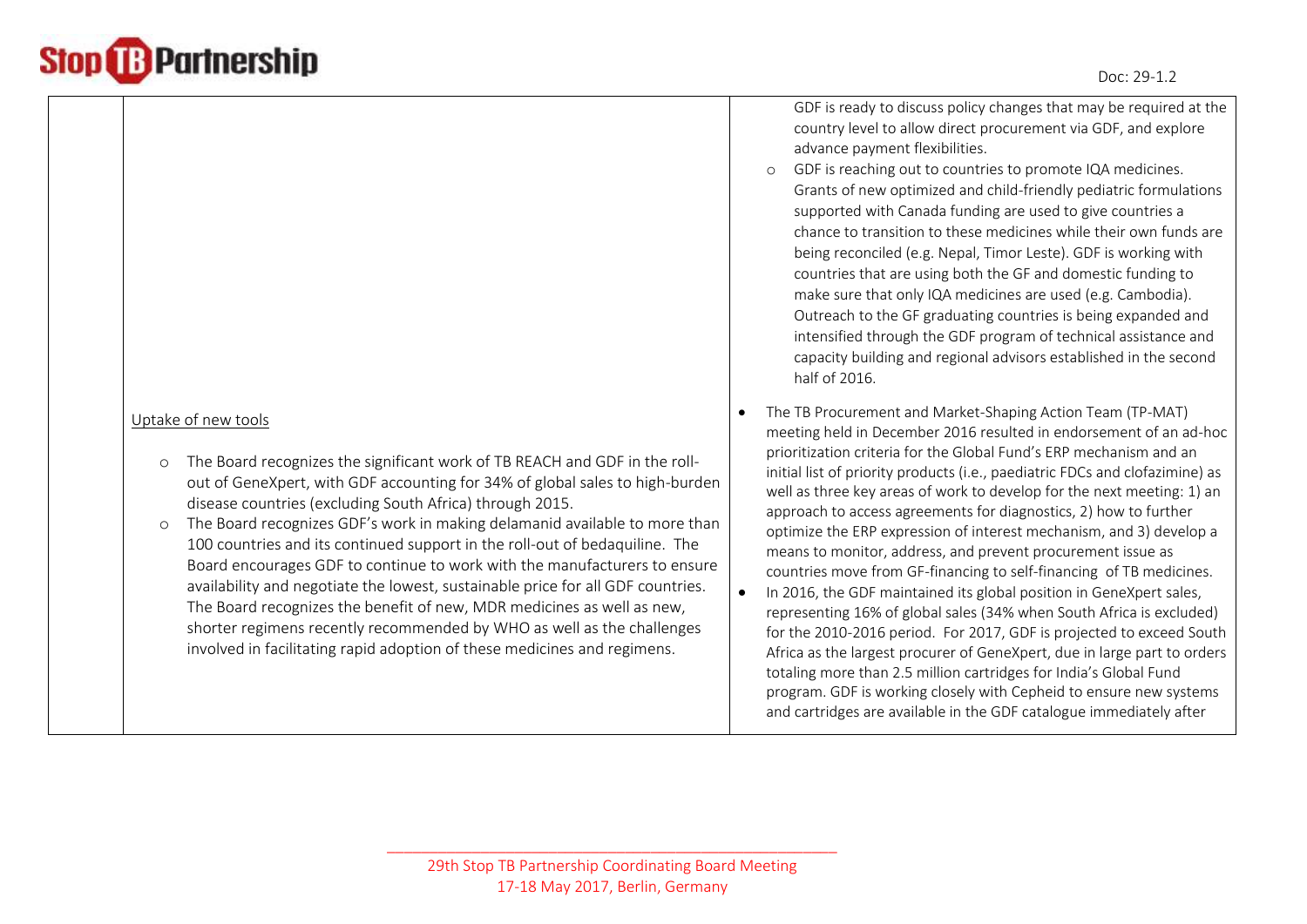

| launch and WHO endorsement. GDF is already poised to supply Xpert<br>MTB/Rif Ultra as soon as it becomes available from Cepheid. GDF is<br>also in the process of adding GeneXpert's Omni system, TB-LAM and |
|--------------------------------------------------------------------------------------------------------------------------------------------------------------------------------------------------------------|
|--------------------------------------------------------------------------------------------------------------------------------------------------------------------------------------------------------------|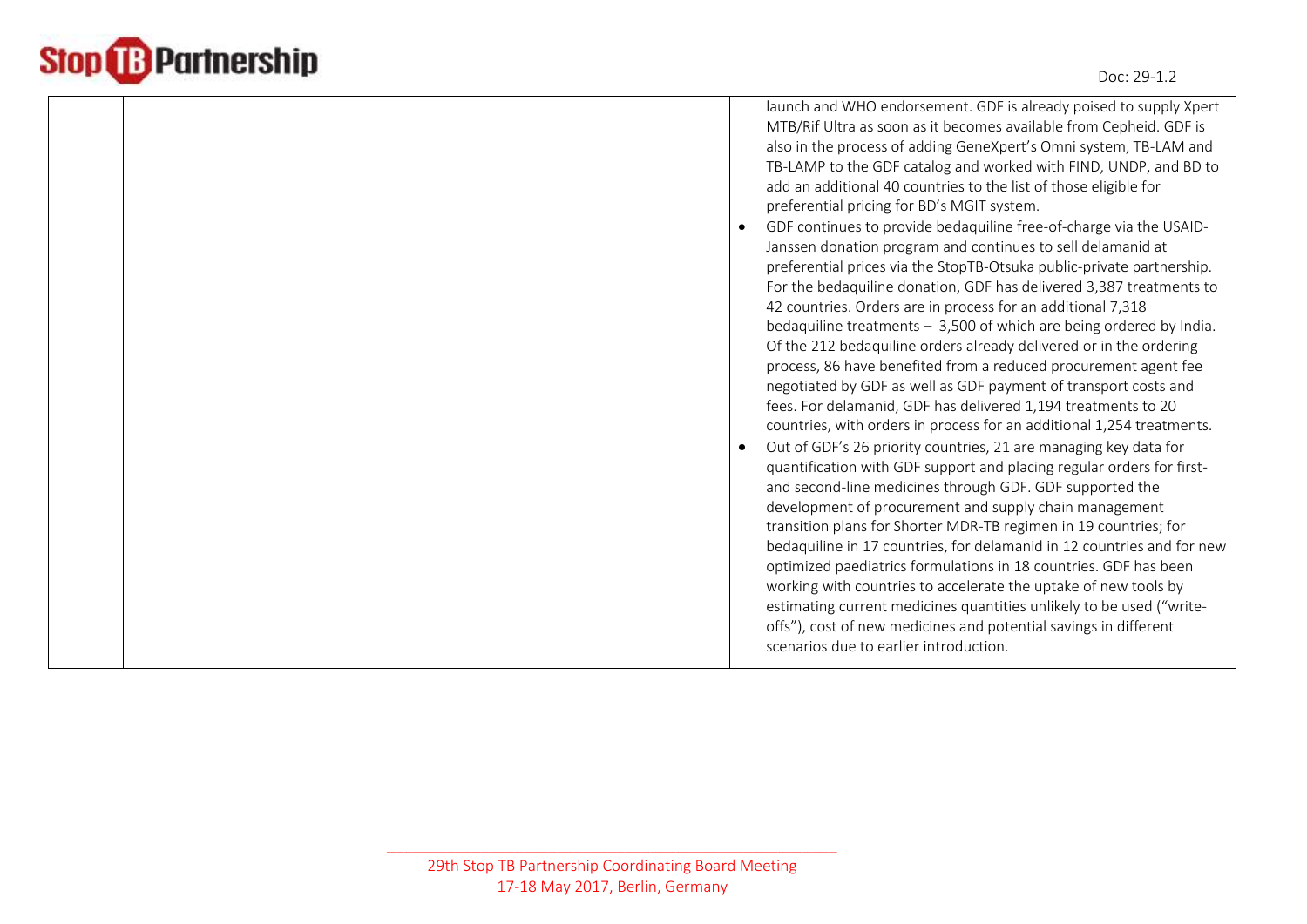| 28.8 | The Board acknowledges the work of the New Tools Working Groups in the<br>development of the Global Plan to End TB 2016-2020.<br>The Board acknowledges the impact that identifying and treating people with<br>$\bullet$<br>TB infection (also referred to as latent TB) will have on achieving the Global<br>Plan 2016-2020 targets and on ending the TB epidemic.<br>The Board supports the New Tools Working Groups in their efforts to<br>promote research in order to develop the tools needed to identify and treat<br>those with TB infection.                                                                                                                                                                                                                                                                                                                                                                                                                                                                                                                                        | New Diagnostic Working Group from New Tools convened an<br>expert group to gather expert advice and reach consensus on a<br>standard terminology for Latent TB Infection and its diagnostics,<br>finalize the Target Product Profile (TPP) for attest of progression to<br>active disease and have reached an advanced draft on the<br>Framework for Evaluation of novel LTBI tests.<br>The Working Group on New TB Drugs provided continual updates<br>$\bullet$<br>on the progress of LTBI treatments via the global TB drug pipeline<br>on its online web platform and the Annual Meeting held in<br>Liverpool.<br>GDF has signed a Long Term Agreement with Sanofi for the supply<br>of rifapentine 150mg tablets. GDF is also working with suppliers<br>and partners to develop short-, medium- and long-term solutions<br>for the packaging and co-formulation of rifapentine-isoniazide in a<br>manner that promotes adherence to LTBI treatment. |
|------|-----------------------------------------------------------------------------------------------------------------------------------------------------------------------------------------------------------------------------------------------------------------------------------------------------------------------------------------------------------------------------------------------------------------------------------------------------------------------------------------------------------------------------------------------------------------------------------------------------------------------------------------------------------------------------------------------------------------------------------------------------------------------------------------------------------------------------------------------------------------------------------------------------------------------------------------------------------------------------------------------------------------------------------------------------------------------------------------------|----------------------------------------------------------------------------------------------------------------------------------------------------------------------------------------------------------------------------------------------------------------------------------------------------------------------------------------------------------------------------------------------------------------------------------------------------------------------------------------------------------------------------------------------------------------------------------------------------------------------------------------------------------------------------------------------------------------------------------------------------------------------------------------------------------------------------------------------------------------------------------------------------------------------------------------------------------|
| 28.9 | The Board recognizes that civil society, including affected communities and<br>$\bullet$<br>NGOs, have been critical in catalyzing and shaping national, regional and<br>global interventions to scale-up the global TB response.<br>The Board welcomes the commitment of the Civil Society Constituencies to<br>continue their work in partnership to advance the realization of the Global<br>Plan.<br>The Board notes the first meeting of TB affected communities and civil<br>society constituency representatives and constituency members held ahead<br>of the 28 <sup>th</sup> Board meeting and supports their efforts to improve<br>communication both within and between the constituencies.<br>The Board requests the Secretariat to facilitate organization of annual in<br>$\bullet$<br>person meetings of representatives of Stop TB Partnership's civil society<br>constituencies and leadership of civil society delegations of relevant global<br>public health organizations and mechanisms, to coordinate, align messages<br>on TB and strengthen the global TB response. | In-person meeting of representatives of Stop TB Partnership's civil<br>society constituencies and leadership of civil society delegations of<br>relevant global public health organizations and mechanisms to be<br>held on 16 May 2017.                                                                                                                                                                                                                                                                                                                                                                                                                                                                                                                                                                                                                                                                                                                 |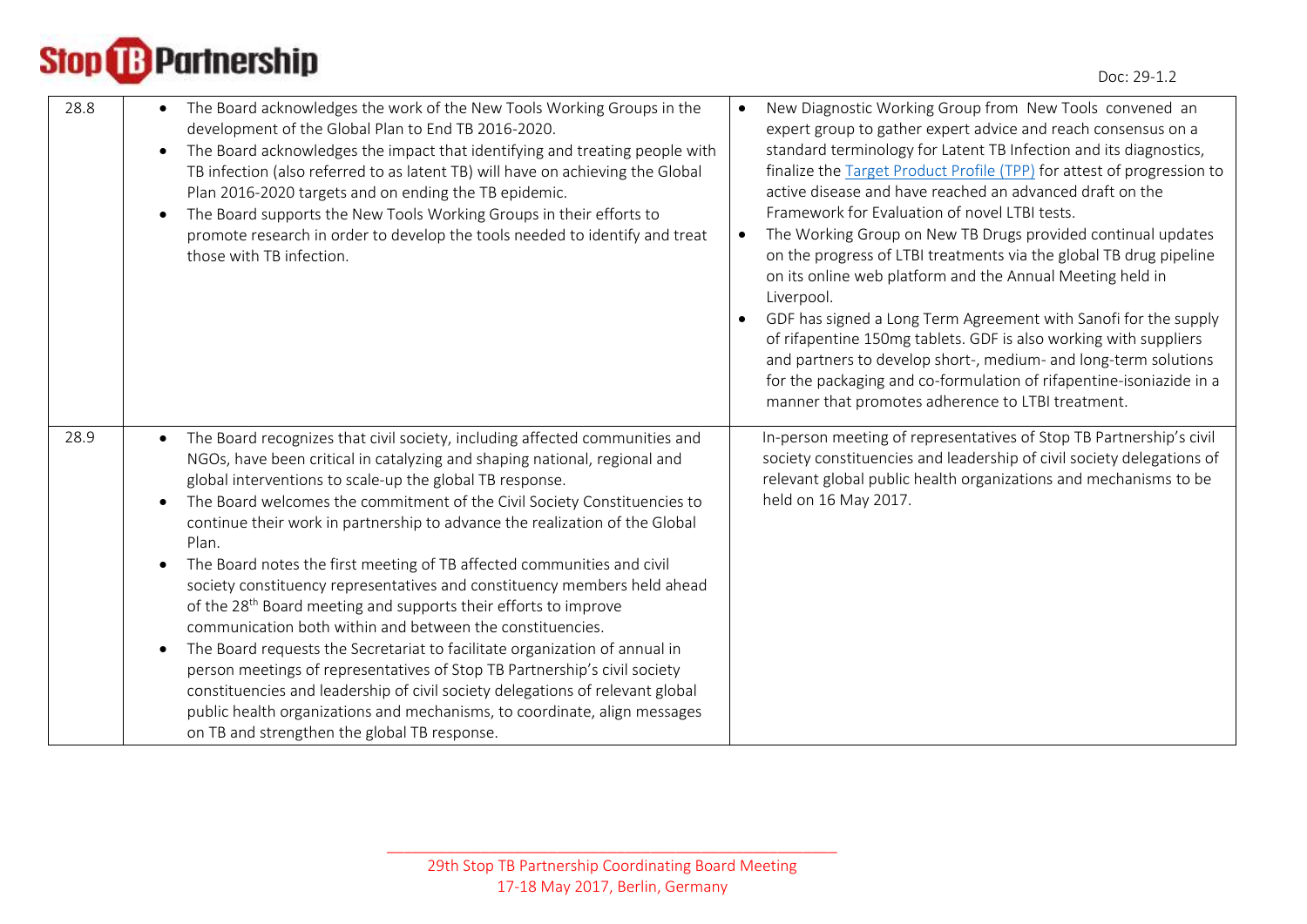| 28.10 | The Board thanks the Finance Committee and the Secretariat Finance Team<br>for their work.<br>The Board approves the 2014 and 2015 Annual Financial Management<br>Summary, following the review by the Finance Committee.<br>The Board approves maintaining the level of the reserve at US\$1.7 million as<br>$\bullet$<br>recommended by the Finance Committee.<br>The Board directs the Finance Committee to review regularly the emerging<br>$\bullet$<br>liabilities of the Partnership and submit any modifications needed to the<br>Board as required.<br>Following the recommendation of the Finance Committee, the Board<br>$\bullet$<br>approves the Secretariat to make short-term investments in accordance with<br>the UNOPS Organizational Directive No. 45 on investment principles, which<br>allows only low risk investment options.<br>The Board asks the Finance Committee to guide the Stop TB Partnership in<br>the management of the investment fund and report the progress to the<br>Executive Committee as needed.<br>On the recommendation of the Finance Committee the Board approves the<br>Secretariat to work with the Finance Committee to develop a conservative<br>income forecast, and to work with the Executive Committee to develop<br>parameters for the use of investment returns and GDF fees for approval by<br>the Executive Committee. Both income and expenditure should be actively<br>managed as part of existing finance oversight processes.<br>The Board endorses the high level budget for the biennium 2017-2018 that<br>has been reviewed by the Finance Committee and directs the Executive<br>Committee to review and approve the detailed budget for the biennium<br>2017-2018 by the end of 2016. | $\bullet$<br>$\bullet$<br>$\bullet$ | Partnership's liabilities are regularly monitored by the Partnership<br>and the Finance Committee. Quarterly Encumbrances Reports are<br>prepared by the Partnership's finance team and submitted to the<br>Finance Committee for its review, monitoring and control. The last<br>such report was reviewed during the Finance Committee call on<br>the 2nd of May 2017.<br>As of 1 January 2016, UNOPS rolled out a new ERP system and took<br>over its own treasury function. This allowed UNOPS to invest its<br>working capital, and an Organizational Directive (No. 45) was<br>established, outlining the required investment principles. In line<br>with Decision Point 28.10, the STBP Secretariat and UNOPS PMT<br>have worked closely with UNOPS Headquarters to understand the<br>investment options and ensure that relevant STBP funds were part<br>of the UNOPS corporate invested pool of funds in 2016.<br>StopTB/GDF is developing ToR and will commission a paper on the<br>structure of the fees in the industry with recommendations on the<br>best options that will allow GDF to remain competitive as a<br>supplier of quality-assured medicines including for countries that<br>procure with their domestic funding. GDF will then put a proposal<br>to Finance Committee on the best use of the fees that will allow to<br>strengthen the operations, allow flexibilities in the supply of IQA<br>medicines, and increase value added of the GDF services.<br>The detailed Budget for 2017 was reviewed and approved on the<br>14th of December 2016. |
|-------|----------------------------------------------------------------------------------------------------------------------------------------------------------------------------------------------------------------------------------------------------------------------------------------------------------------------------------------------------------------------------------------------------------------------------------------------------------------------------------------------------------------------------------------------------------------------------------------------------------------------------------------------------------------------------------------------------------------------------------------------------------------------------------------------------------------------------------------------------------------------------------------------------------------------------------------------------------------------------------------------------------------------------------------------------------------------------------------------------------------------------------------------------------------------------------------------------------------------------------------------------------------------------------------------------------------------------------------------------------------------------------------------------------------------------------------------------------------------------------------------------------------------------------------------------------------------------------------------------------------------------------------------------------------------------------------------------------------------------------------------------------|-------------------------------------|-------------------------------------------------------------------------------------------------------------------------------------------------------------------------------------------------------------------------------------------------------------------------------------------------------------------------------------------------------------------------------------------------------------------------------------------------------------------------------------------------------------------------------------------------------------------------------------------------------------------------------------------------------------------------------------------------------------------------------------------------------------------------------------------------------------------------------------------------------------------------------------------------------------------------------------------------------------------------------------------------------------------------------------------------------------------------------------------------------------------------------------------------------------------------------------------------------------------------------------------------------------------------------------------------------------------------------------------------------------------------------------------------------------------------------------------------------------------------------------------------------------------------------------------------------------------------------|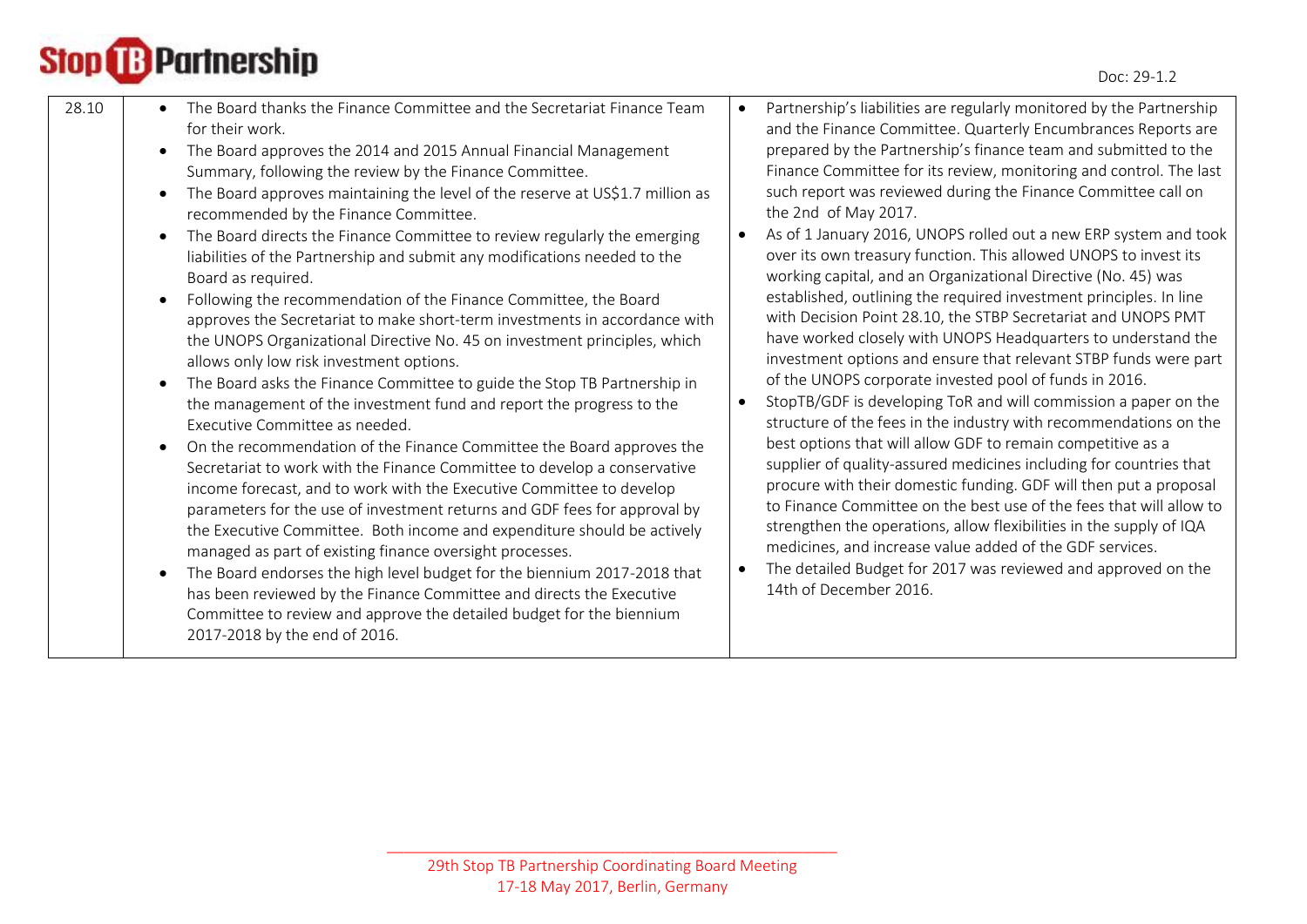| 28.11 | The Board notes its appreciation for the Secretariat, partners and the Ad-Hoc<br>Resource Mobilization Committee for their work to identify the challenges<br>and opportunities in the Secretariat's funding strategy.<br>The Board acknowledges the substantial uplift that many donors recently<br>committed to the fight against TB through their funding to the Global Fund.<br>The Board recognizes the importance of mobilizing resources for the<br>Secretariat to amplify the impact of Global Fund investments in TB.<br>The Board acknowledges the critical need to fill the funding gaps that will<br>impact the Secretariat's ability to fully achieve the impact of the Operational<br>Strategy 2016-2020 and the need to broaden the Secretariat's donor base.<br>The Board requests the Secretariat and Ad-Hoc Resource Mobilization<br>Committee to work with the Board to identify and mobilize the resources<br>needed to fully achieve the impact of the Operational Strategy 2016-2020,<br>including support for TB affected communities to fully leverage the role they<br>can play towards the advancement of the paradigm shift articulated in the<br>Global Plan, and to ensure donors to the Global Fund provide funds to the<br>Partnership to maximize the impact of their existing investments.<br>The Board requests the Ad-Hoc Resource Mobilization Committee to work<br>with the Finance Committee to:<br>- Monitor and evaluate the progress on the Secretariat's resource<br>mobilization efforts regularly, and provide progress updates as part of the<br>Executive Director's Report to the Board;<br>- Explore options for other innovative financing mechanisms to generate<br>additional resources for the Partnership. | The Stop TB Partnership Secretariat continues to identify and<br>mobilize the resources needed to fully achieve the impact of the<br>Operational Strategy 2016-2020, including support for TB affected<br>communities to fully leverage the role they can play towards the<br>advancement of the paradigm shift articulated in the Global Plan,<br>and to ensure donors to the Global Fund provide funds to the<br>Partnership to maximize the impact of their existing investments.<br>There are particular challenges that have developed in the past<br>seven to eight months due to the uncertainty around foreign aid<br>budget reductions as well as development policies of some of our<br>traditional donor countries. However, the Secretariat has<br>significantly scaled up its engagement with the private sector to<br>support our existing platforms/activities and new strategic<br>initiatives, and to co-create innovative financing mechanisms that<br>will allow us to mobilize additional resources through a broad<br>range of financial instruments.<br>A more detailed progress update will be provided at the 30th<br>Coordinating Board Meeting. |
|-------|-----------------------------------------------------------------------------------------------------------------------------------------------------------------------------------------------------------------------------------------------------------------------------------------------------------------------------------------------------------------------------------------------------------------------------------------------------------------------------------------------------------------------------------------------------------------------------------------------------------------------------------------------------------------------------------------------------------------------------------------------------------------------------------------------------------------------------------------------------------------------------------------------------------------------------------------------------------------------------------------------------------------------------------------------------------------------------------------------------------------------------------------------------------------------------------------------------------------------------------------------------------------------------------------------------------------------------------------------------------------------------------------------------------------------------------------------------------------------------------------------------------------------------------------------------------------------------------------------------------------------------------------------------------------------------------------------------------------------------------------------------------------|---------------------------------------------------------------------------------------------------------------------------------------------------------------------------------------------------------------------------------------------------------------------------------------------------------------------------------------------------------------------------------------------------------------------------------------------------------------------------------------------------------------------------------------------------------------------------------------------------------------------------------------------------------------------------------------------------------------------------------------------------------------------------------------------------------------------------------------------------------------------------------------------------------------------------------------------------------------------------------------------------------------------------------------------------------------------------------------------------------------------------------------------------------------------------|
|-------|-----------------------------------------------------------------------------------------------------------------------------------------------------------------------------------------------------------------------------------------------------------------------------------------------------------------------------------------------------------------------------------------------------------------------------------------------------------------------------------------------------------------------------------------------------------------------------------------------------------------------------------------------------------------------------------------------------------------------------------------------------------------------------------------------------------------------------------------------------------------------------------------------------------------------------------------------------------------------------------------------------------------------------------------------------------------------------------------------------------------------------------------------------------------------------------------------------------------------------------------------------------------------------------------------------------------------------------------------------------------------------------------------------------------------------------------------------------------------------------------------------------------------------------------------------------------------------------------------------------------------------------------------------------------------------------------------------------------------------------------------------------------|---------------------------------------------------------------------------------------------------------------------------------------------------------------------------------------------------------------------------------------------------------------------------------------------------------------------------------------------------------------------------------------------------------------------------------------------------------------------------------------------------------------------------------------------------------------------------------------------------------------------------------------------------------------------------------------------------------------------------------------------------------------------------------------------------------------------------------------------------------------------------------------------------------------------------------------------------------------------------------------------------------------------------------------------------------------------------------------------------------------------------------------------------------------------------|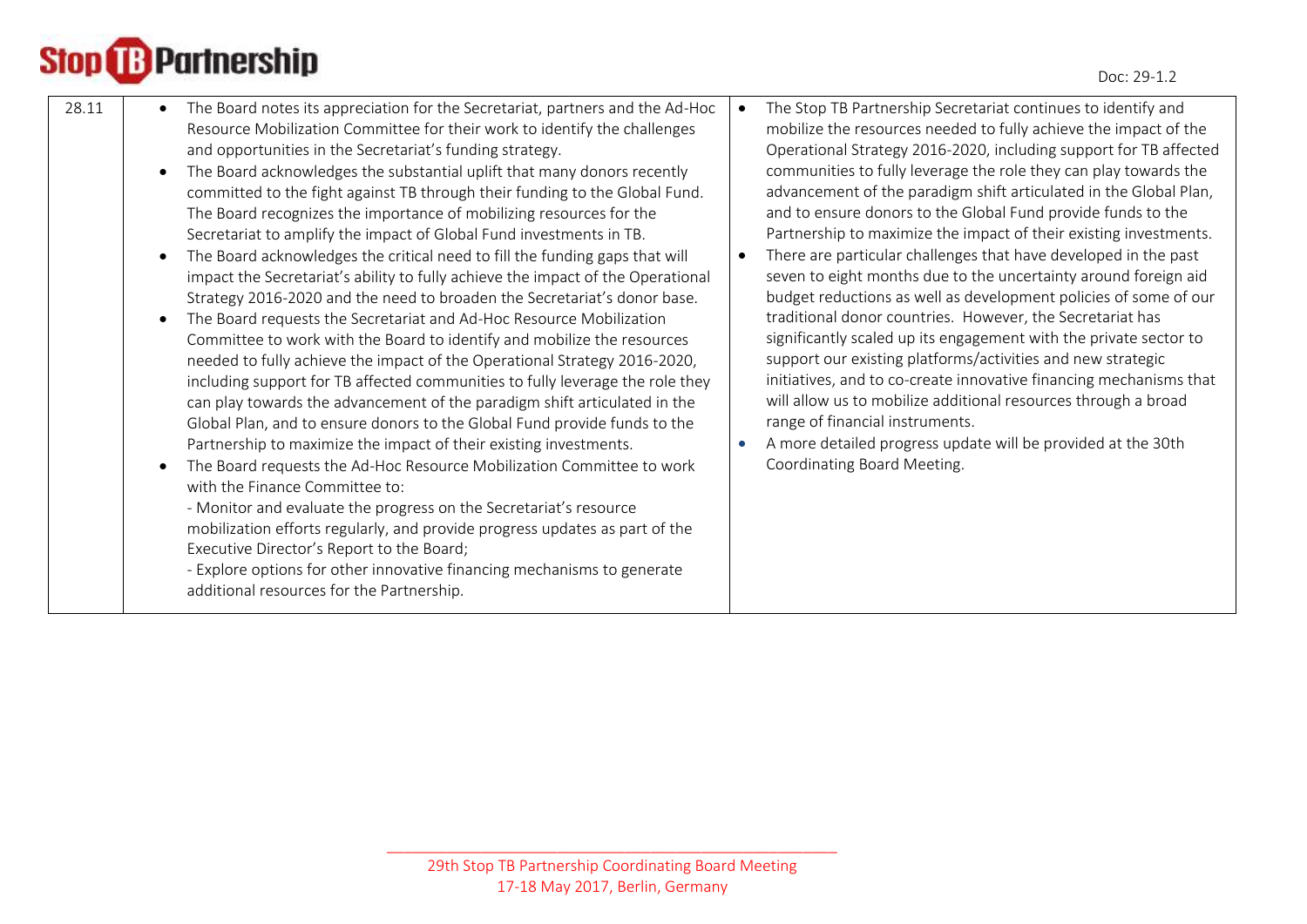| 28.12 | The Board approves the Key Performance Indicators (KPIs) and associated<br>targets for the Stop TB Partnership Operational Strategy 2016-2020.<br>The Board notes where targets have yet to be calculated and requests the<br>Secretariat to do so by the end of 2016 for approval by the Executive<br>Committee<br>The Board requests the Secretariat to report progress on KPIs to the<br>Executive Committee in Quarter 1 each year, to present to the subsequent<br>Board meeting following discussion at the Executive Committee, and then to<br>make the information publicly available.<br>The Board requests that the KPIs and associated targets are reviewed by the<br>$\bullet$<br>Executive Committee in 2018, and adjusted as necessary.                                                                                                                                                                                                                                                                                                                                                                                                                                                                                                                                                                                                                                    | Overview of the 2016 KPI is included in the Report of the Executive<br>Director to the current board meeting.<br>The Partnership Secretariat has noted that the KPIs and associated<br>targets will be reviewed by the Executive Committee in 2018, and<br>adjusted as necessary.                                                                                                                                                                                                                                                                                                                                                                                                                                                                                                                                                                                                                                                                                                                                                                                                                                                                                                                                                |
|-------|------------------------------------------------------------------------------------------------------------------------------------------------------------------------------------------------------------------------------------------------------------------------------------------------------------------------------------------------------------------------------------------------------------------------------------------------------------------------------------------------------------------------------------------------------------------------------------------------------------------------------------------------------------------------------------------------------------------------------------------------------------------------------------------------------------------------------------------------------------------------------------------------------------------------------------------------------------------------------------------------------------------------------------------------------------------------------------------------------------------------------------------------------------------------------------------------------------------------------------------------------------------------------------------------------------------------------------------------------------------------------------------|----------------------------------------------------------------------------------------------------------------------------------------------------------------------------------------------------------------------------------------------------------------------------------------------------------------------------------------------------------------------------------------------------------------------------------------------------------------------------------------------------------------------------------------------------------------------------------------------------------------------------------------------------------------------------------------------------------------------------------------------------------------------------------------------------------------------------------------------------------------------------------------------------------------------------------------------------------------------------------------------------------------------------------------------------------------------------------------------------------------------------------------------------------------------------------------------------------------------------------|
| 28.13 | The Board commends the inclusion of the Global Plan to End TB 2016-2020 in<br>$\bullet$<br>the UN High Level Declaration on HIV/AIDS, and the endorsement of the<br>Global Plan by Ministers in the WHO African Region and by Parliamentarians<br>in over 30 countries who attended the 2 <sup>nd</sup> Global TB Summit. The Board<br>recommends that the Secretariat continue efforts to build support for full<br>implementation of the Global Plan in high level global and regional fora.<br>The Board recognizes the importance of monitoring the implementation of<br>the Global Plan and supports efforts of the Secretariat to work with the<br>Global TB Programme and other partners to align on key indicators that can<br>be used across the TB field to track progress and to report annually on the<br>following using data collected mainly by other partners:<br>- Progress on reaching the 90-(90)-90 targets;<br>- Adoption of new policies and tools;<br>- Availability of financial resources for implementation; and<br>- Availability of financial resources for research and development.<br>The Board asks the Secretariat to identify any gaps where the data to track<br>progress of the Global Plan does not exist, for example in the second (90),<br>and to prioritize advocating for that data to be tracked and reported by the<br>appropriate partners. | The Secretariat has continued to make further efforts in this<br>$\bullet$<br>direction. The March 2017 Delhi Call to Action signed by the<br>Ministers of 11 countries of South East Asia Region, representing<br>together 45% of the Global TB burden, includes the 90-(90)-90<br>target of the Global Plan to End TB and calls for innovation and<br>exceptional actions by countries.<br>Acting on the Board recommendation the secretariat has prepared<br>$\bullet$<br>a draft progress report on the 90-(90)-90 targets which will be<br>presented to the current board meeting<br>A case study of examples of paradigm shift is being developed and<br>$\bullet$<br>will be finalized by the end of 2017.<br>The secretariat is working with MSF for a report on adoption of<br>$\bullet$<br>policies and tools by countries which is called "Out-of-Step" and<br>will be completed by July 2017.<br>The Secretariat is working with TAG on the 2017 Report on TB<br>$\bullet$<br>Research Funding Trends that will show the 2016 R&D funding<br>data, including progress against the Global Plan to End TB.<br>Data gaps have been identified by the secretariat and will be<br>presented to the current board meeting. |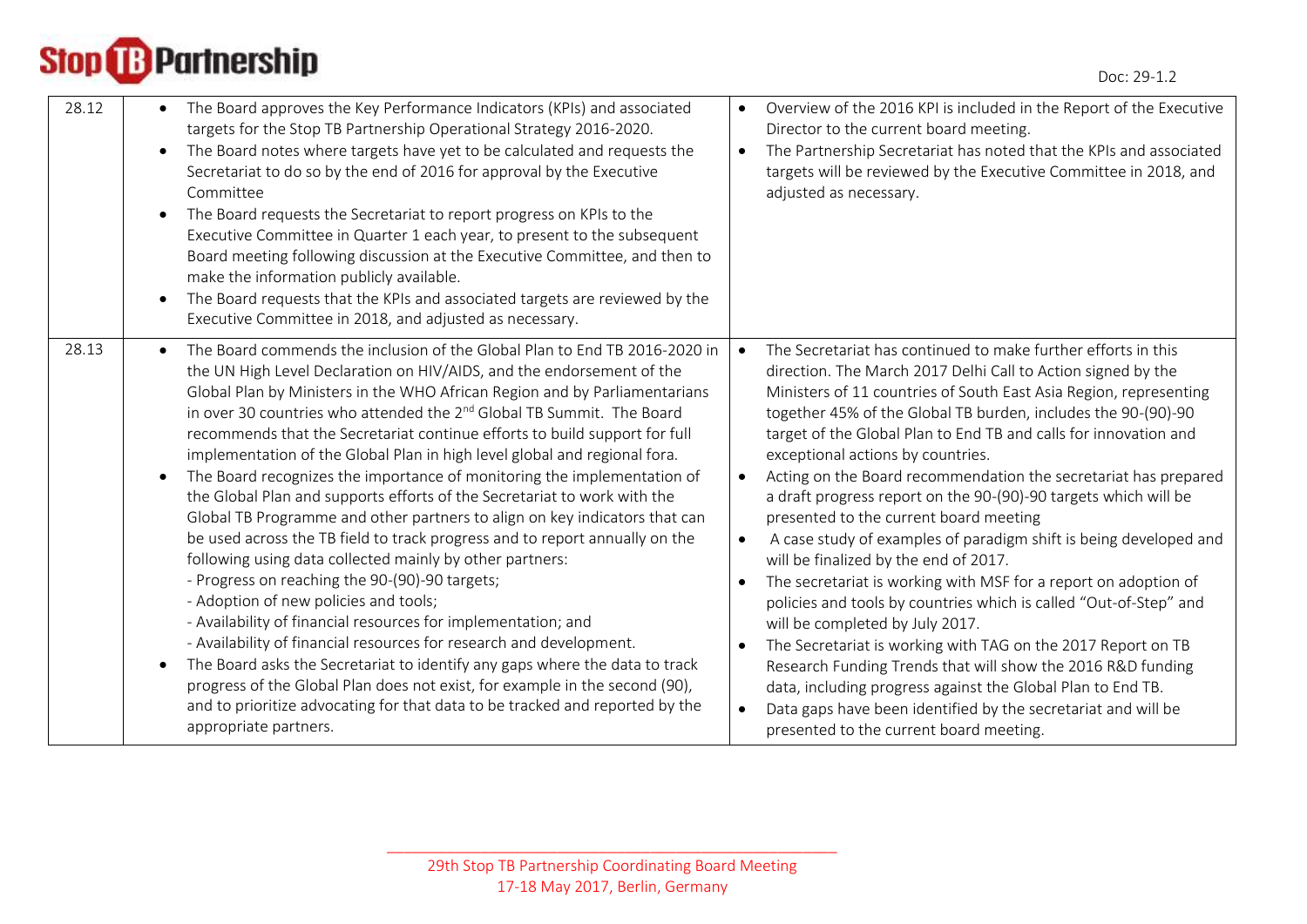| 28.14<br>The Board congratulates the Global Fund, all partners including people<br>$\bullet$<br>affected by TB, advocates and donors to the very successful replenishment<br>meeting of the Global Fund. The Board is committed to ongoing<br>replenishment efforts to further progress towards defeating the three<br>diseases.<br>The Board acknowledges the central role of the Global Fund as core external<br>source of funding for TB. The Board underlines the role of the Global Fund in<br>supporting ambitious TB scale-up plans necessary to achieve the Global Plan<br>to End TB 2016-2020 and the End TB Strategy targets.<br>The Board commends the key role of the Secretariat in ensuring the wider TB<br>$\bullet$<br>community voice is represented in all Global Fund related processes and<br>platforms. The Board recognizes the work of the Stop TB Partnership and<br>Secretariat in support of the successful replenishment as well as the<br>development of allocation methodology and catalytic funding proposal for<br>the period 2017-2020.<br>The Board notes the work of the Secretariat in ensuring maximum impact of<br>Global Fund grants at country level through specific country support, TB<br>Situation Room, Implementation Through Partnership (ITP), as well as the<br>specific work on communities, rights and gender, procurement and supply,<br>and increasing case detection.<br>The Board applauds the signed Memorandum of Understand (MoU) between<br>the Global Fund and Stop TB Partnership's Global Drug Facility and is looking<br>forward to the MoU to be established between Global Fund and Stop TB<br>Partnership's TB REACH.<br>The Board requests the Secretariat to work with the Global Fund and partners<br>$\bullet$<br>to support countries to make effective use of their full Global Fund allocation<br>to maximize impact.<br>In light of the nearly USD 13 billion dollars raised so far for the Global Fund<br>2017-2019 replenishment, the Board requests the Secretariat to work with all<br>partners and the Global Fund Secretariat to support countries to ensure that:<br>- All instruments of the Global Fund are fully applied to address critical needs<br>like finding the "missing cases" and financing gaps in TB considering that TB<br>was able to benefit from incentive funding and regional investments in the<br>last funding cycle; | New MoU between Global Fund and TB REACH was signed.<br>$\bullet$<br>TB Situation Room meeting held weekly and efforts intensified<br>during February, March and April in order to ensure calls with all of<br>the 12 catalytic funding countries submitting applications to GF<br>during the first 2 window applications.<br>The GDF has collaborated with the Global Fund on many different<br>areas under the newly executed MoU, including: revision of the GF<br>ERP Expression of Interest to prioritize the most needed TB<br>medicines (see 28.7); determining next steps for the Duke-led<br>initiative to map TB projects; support for PSM components of<br>concept notes; alignment on procurement KPIs; development of<br>new tools to expedite transition to new pediatric formulations and<br>shorter regimens for DR-TB; and plans to begin procurement case<br>studies on countries who have recently begun funding or co-<br>funding the purchase of TB medicines<br>Special efforts were made to ensure that we collectively address<br>the capacity of countries to absorb the funds, understanding the<br>bottlenecks in increasing the bottlenecks as well as addressing<br>them in collaboration with partners and GF Secretariat. |
|-----------------------------------------------------------------------------------------------------------------------------------------------------------------------------------------------------------------------------------------------------------------------------------------------------------------------------------------------------------------------------------------------------------------------------------------------------------------------------------------------------------------------------------------------------------------------------------------------------------------------------------------------------------------------------------------------------------------------------------------------------------------------------------------------------------------------------------------------------------------------------------------------------------------------------------------------------------------------------------------------------------------------------------------------------------------------------------------------------------------------------------------------------------------------------------------------------------------------------------------------------------------------------------------------------------------------------------------------------------------------------------------------------------------------------------------------------------------------------------------------------------------------------------------------------------------------------------------------------------------------------------------------------------------------------------------------------------------------------------------------------------------------------------------------------------------------------------------------------------------------------------------------------------------------------------------------------------------------------------------------------------------------------------------------------------------------------------------------------------------------------------------------------------------------------------------------------------------------------------------------------------------------------------------------------------------------------------------------------------------------------------------------------------------------------|----------------------------------------------------------------------------------------------------------------------------------------------------------------------------------------------------------------------------------------------------------------------------------------------------------------------------------------------------------------------------------------------------------------------------------------------------------------------------------------------------------------------------------------------------------------------------------------------------------------------------------------------------------------------------------------------------------------------------------------------------------------------------------------------------------------------------------------------------------------------------------------------------------------------------------------------------------------------------------------------------------------------------------------------------------------------------------------------------------------------------------------------------------------------------------------------------------------------------------------------------------|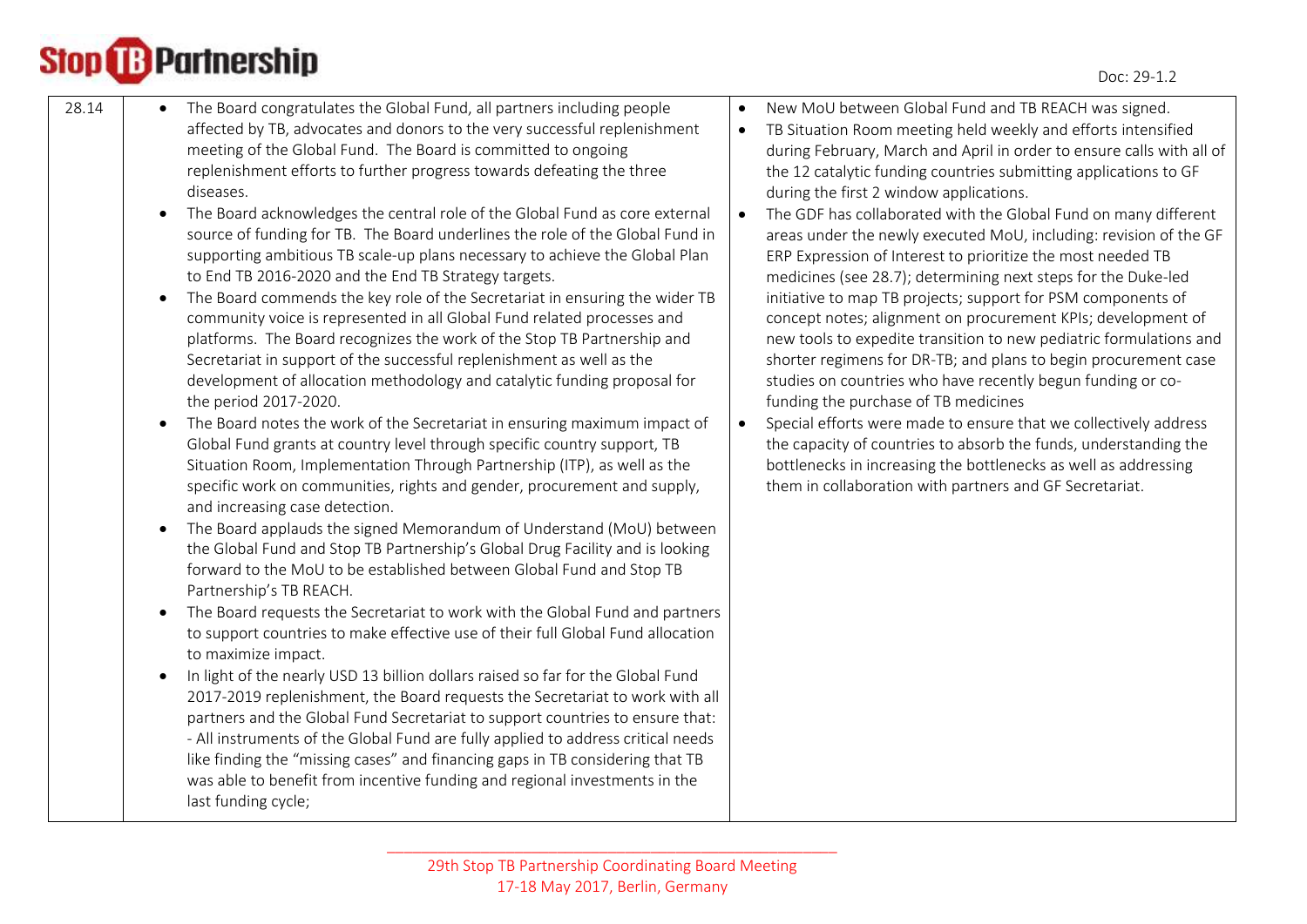|       | - Develop integrated TB/HIV concept notes and implementation of TB-HIV<br>integrated interventions (including ensuring HIV programs contribute their<br>integrated interventions (including ensuring HIV programs contribute their<br>share of funding to guarantee full implementation) in order to optimize disease<br>strategies within the systems for health;<br>- In countries transitioning from Global Fund funding, TB investments are<br>protected with domestic resources, the needs of people affected by TB and<br>vulnerable groups are addressed, and civil society networks are supported;<br>- Successful TB REACH interventions are scaled up in the Global Fund grants and<br>through domestic budgets; and<br>- The highest possible impact is achieved through a differentiated approach in<br>supporting TB programs to utilize Global Fund resources, taking into<br>consideration vulnerable groups and growing epidemics. |                                                                                                                                                                                                                                                                                                                                                                                                                                                                                                                                                                                                                                                                                    |
|-------|----------------------------------------------------------------------------------------------------------------------------------------------------------------------------------------------------------------------------------------------------------------------------------------------------------------------------------------------------------------------------------------------------------------------------------------------------------------------------------------------------------------------------------------------------------------------------------------------------------------------------------------------------------------------------------------------------------------------------------------------------------------------------------------------------------------------------------------------------------------------------------------------------------------------------------------------------|------------------------------------------------------------------------------------------------------------------------------------------------------------------------------------------------------------------------------------------------------------------------------------------------------------------------------------------------------------------------------------------------------------------------------------------------------------------------------------------------------------------------------------------------------------------------------------------------------------------------------------------------------------------------------------|
| 28.15 | The Board notes this is the last meeting for Evan Lee in his role as<br>$\bullet$<br>representative of the Private Sector Constituency and thanks him for his<br>contributions as Board member in 2013-2016.<br>The Board thanks Shirley Bennett for her invaluable service to the Board and<br>$\bullet$<br>Partnership as Governance Officer and wishes her well in her next endeavor.<br>The Board requests the Secretariat to utilize the processes outlined in the<br>Governance Manual to:<br>- Fill the vacancy on the Finance Committee,;<br>- Work with the Private Sector constituency to identify the next Private Sector<br>Constituency Representative; and<br>- Explore if Board members or constituency representatives are interested in<br>joining the Executive Committee.                                                                                                                                                       | The Secretariat supported the Private Sector and the TB-Affected<br>$\bullet$<br>Communities constituencies to run the processes for the election<br>of their board members.<br>The Secretariat facilitated the Developed and Developing Country<br>$\bullet$<br>NGO constituencies to undergo a process of renewal of its board<br>members.<br>All 4 board members started a 3-year term on 1 May 2017.<br>After the 29th Board meeting, the Secretariat will start a process to<br>explore interest from board members to join the Executive<br>Committee.<br>The search for a new Finance Committee member is expected to<br>$\bullet$<br>be finished by current board meeting. |
| 28.16 | The Board notes with appreciation the positive, productive and proactive<br>$\bullet$<br>relationship the Secretariat has with UNOPS.<br>The Board approves the updated Stop TB Partnership Standard Operating<br>$\bullet$<br>Procedures and asks the Secretariat and UNOPS to review and update as<br>needed.                                                                                                                                                                                                                                                                                                                                                                                                                                                                                                                                                                                                                                    | ongoing                                                                                                                                                                                                                                                                                                                                                                                                                                                                                                                                                                                                                                                                            |
| 28.17 | The Board requests the Executive Committee to decide on dates and<br>$\bullet$<br>locations for 29th and 30th Coordinating Board meetings.                                                                                                                                                                                                                                                                                                                                                                                                                                                                                                                                                                                                                                                                                                                                                                                                         | Concluded - dates and locations for 29th and 30th Coordinating<br>Board meetings identified.                                                                                                                                                                                                                                                                                                                                                                                                                                                                                                                                                                                       |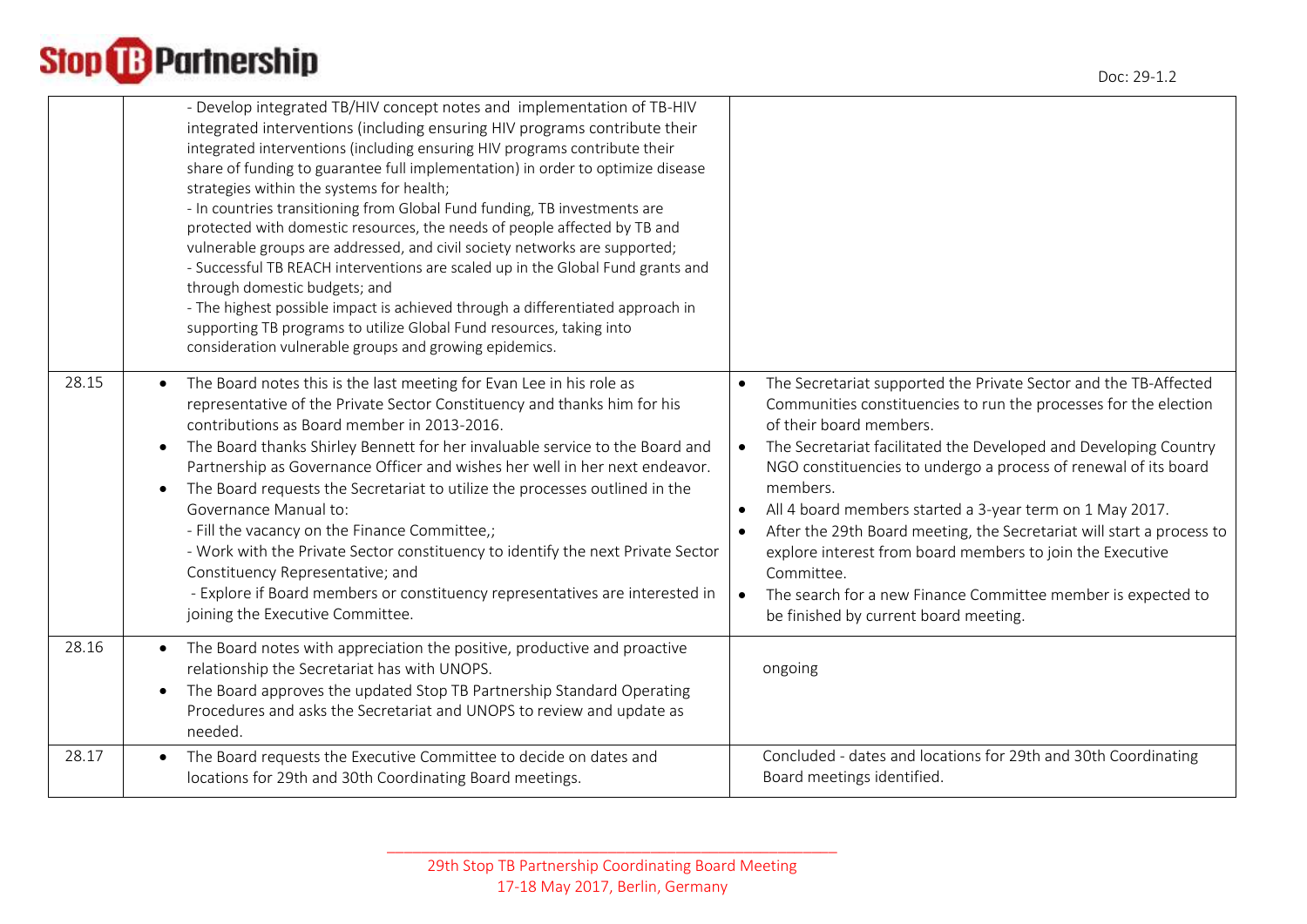

Doc: 29-1.2